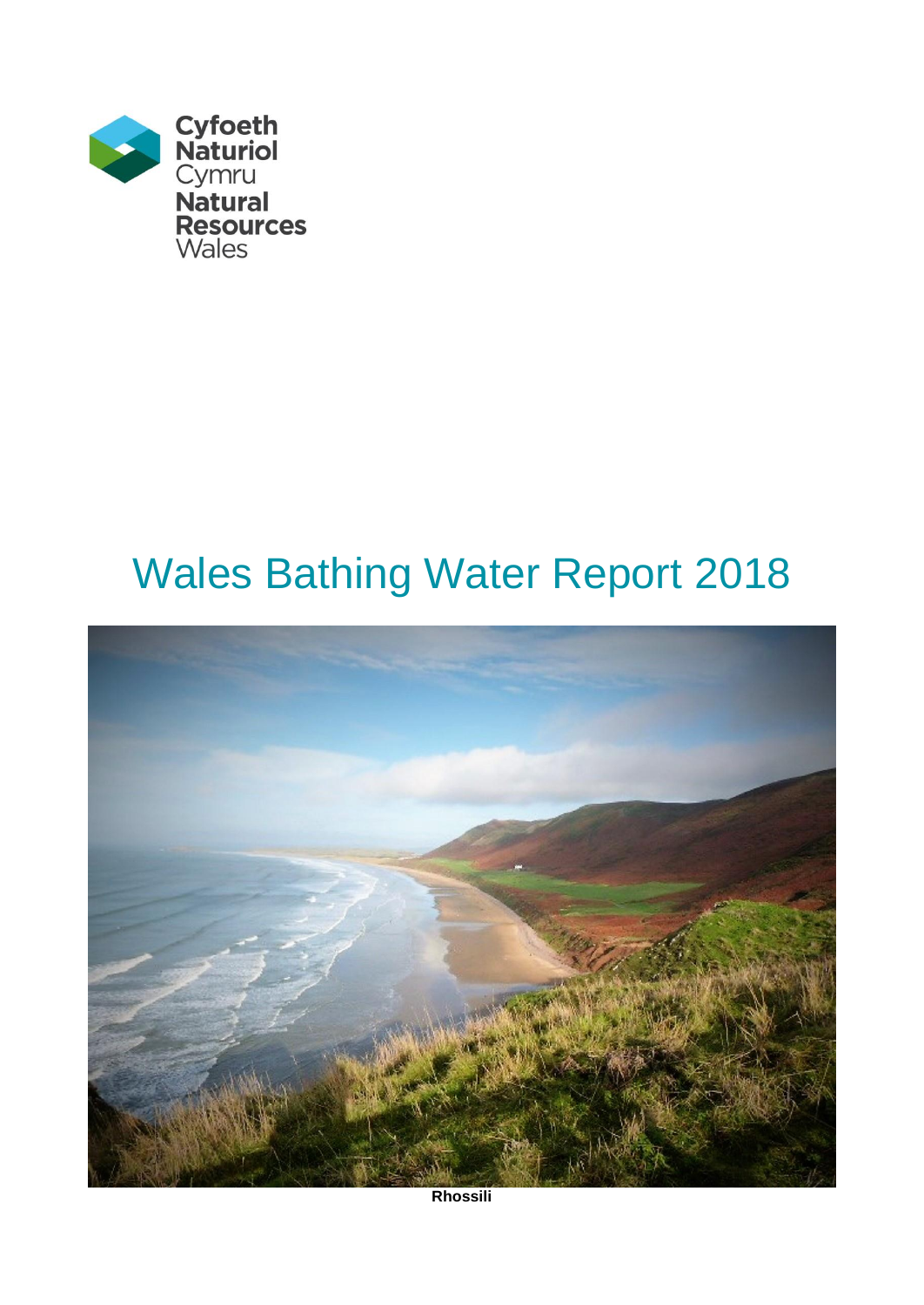# **Contents**

| 1.                                                                                                                                                                        |  |
|---------------------------------------------------------------------------------------------------------------------------------------------------------------------------|--|
| 2.                                                                                                                                                                        |  |
|                                                                                                                                                                           |  |
| 3.                                                                                                                                                                        |  |
|                                                                                                                                                                           |  |
|                                                                                                                                                                           |  |
| Annex I: Results of 2018 sampling and analysis of water quality at designated bathing<br>water sites in Wales against the revised Bathing Water Directive.  12            |  |
| Annex II: Parameters used for classification of coastal waters and transitional waters (such<br>as estuarine bathing waters) under the revised Bathing Water Directive 15 |  |
| Annex III: Parameters used for classification of inland waters under the revised Bathing                                                                                  |  |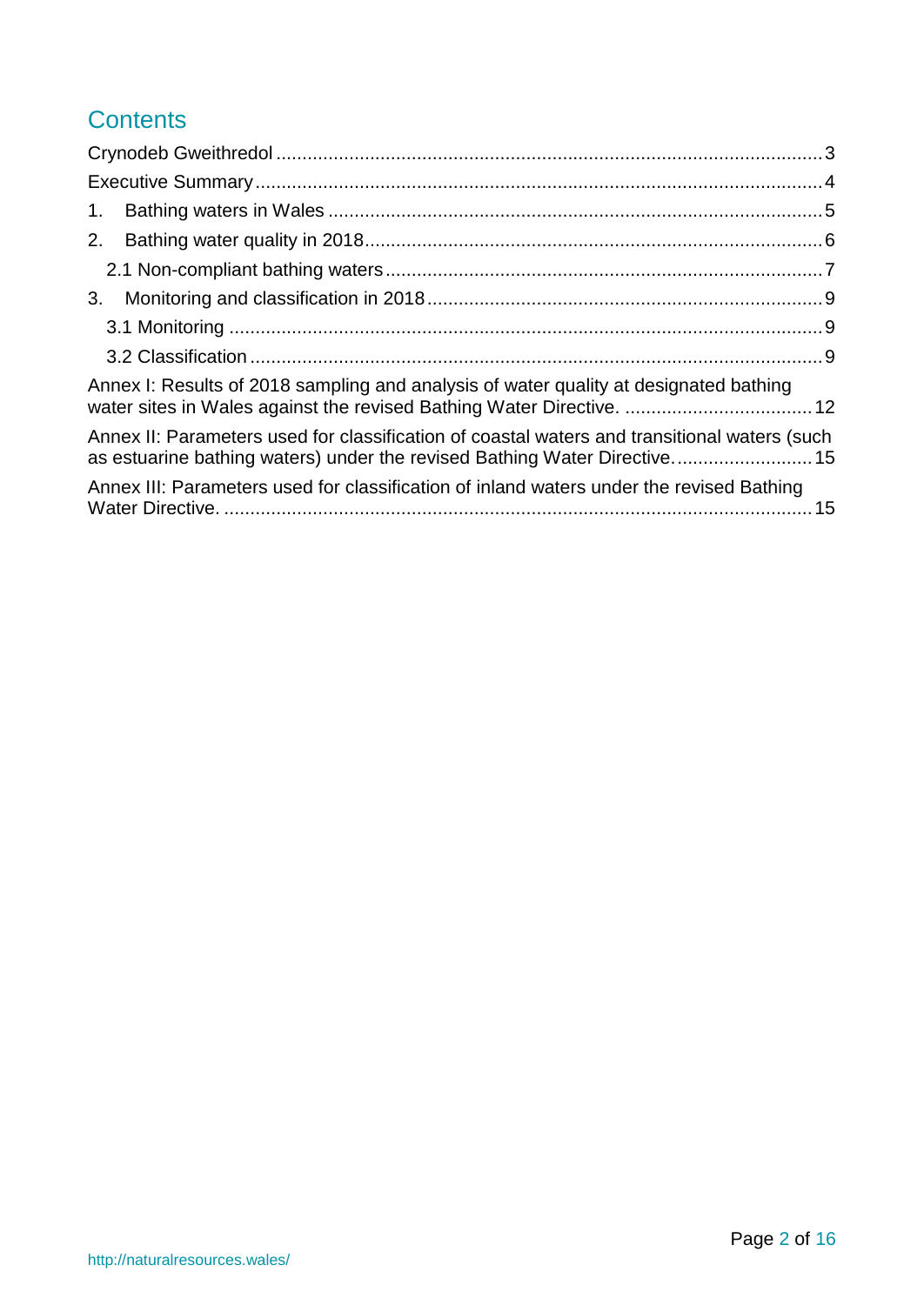## <span id="page-2-0"></span>**Crynodeb Gweithredol**

Mae dyfroedd ymdrochi o ansawdd da yn bwysig iawn i gymunedau arfordirol, ymwelwyr a'r economi yng Nghymru. Yn 2018, gwnaeth bob un o'r 104 o ddyfroedd ymdrochi dynodedig yng Nghymru gyflawni'r safonau a bennir gan y Gyfarwyddeb Dyfroedd Ymdrochi. O'r 104 o ddyfroedd ymdrochi a aseswyd yng Nghymru, roedd 78 o safon ragorol, 21 wedi cyflawni safon dda, ac roedd pump o safon ofynnol, ddigonol.

Mae'r Gyfarwyddeb Dyfroedd Ymdrochi yn cyflwyno system ddosbarthu gyda safonau ansawdd dwr llym ac yn rhoi pwyslais ar ddarparu gwybodaeth i'r cyhoedd. Mae'n rhaid i aelod-wladwriaethau hysbysu aelodau'r cyhoedd am y dull o reoli dyfroedd ymdrochi, ansawdd dyfroedd ymdrochi a'r peryglon posibl sy'n gysylltiedig ag ansawdd dyfroedd ymdrochi ac iechyd cyhoeddus. Mae'r safonau ansawdd dŵr o fewn y gyfarwyddeb bresennol yn llawer uwch na'r rheini yn y Gyfarwyddeb Dyfroedd Ymdrochi wreiddiol. Mae dyfroedd yn cael eu dosbarthu yn seiliedig ar samplau a gymerwyd o'r pedair blynedd flaenorol er mwyn cymedroli effeithiau sefyllfaoedd eithafol.

Gwnaeth dau yn llai o ddyfroedd ymdrochi ennill dosbarthiad rhagorol o gymharu â'r canlyniadau yn 2017. Mae data'r Swyddfa Dywydd yn dangos bod 2018 yn flwyddyn sych o'i chymharu â glawiad cyfartalog yn yr hirdymor. O ganlyniad, disgwylir dirywiad yn ansawdd y dŵr yn 2018 oherwydd byddai effaith unrhyw lygredd yn y cyrsiau dŵr o ardaloedd trefol a gwledig yn cael ei gwaethygu yn sgil llifoedd isel.

Mae camau gweithredu ar waith gan Cyfoeth Naturiol Cymru yn ogystal â Dŵr Cymru, awdurdodau lleol, sefydliadau amaethyddol a thirfeddianwyr er mwyn gwella ansawdd y dŵr. Mae gwelliannau ar waith yn lleol, mewn perthynas â charthffosiaeth a gollyngfeydd; ac yn fwy cyffredinol, megis lleihau llygredd dŵr gwasgaredig o dir fferm yng nghefn gwlad yn ehangach.

Mae Cyfoeth Naturiol Cymru yn gyfrifol am fonitro ac adrodd ar y safonau yn y gyfarwyddeb. Mae'r samplau'n cael eu dadansoddi am ddau fath o facteria, sy'n nodi llygredd o garthion neu dda byw. Gall dŵr sydd wedi'i lygru gael effaith ar iechyd dynol, gan achosi anhwylder y stumog a dolur rhydd os caiff ei lyncu.

Mae'r adroddiad hwn yn cyflwyno canlyniadau monitro'r dyfroedd ymdrochi yn 2018. Ein her yw diogelu a gwarchod ein hadnoddau naturiol ac felly cynnal y safonau uchel a gyflawnwyd eleni yn ein dyfroedd ymdrochi.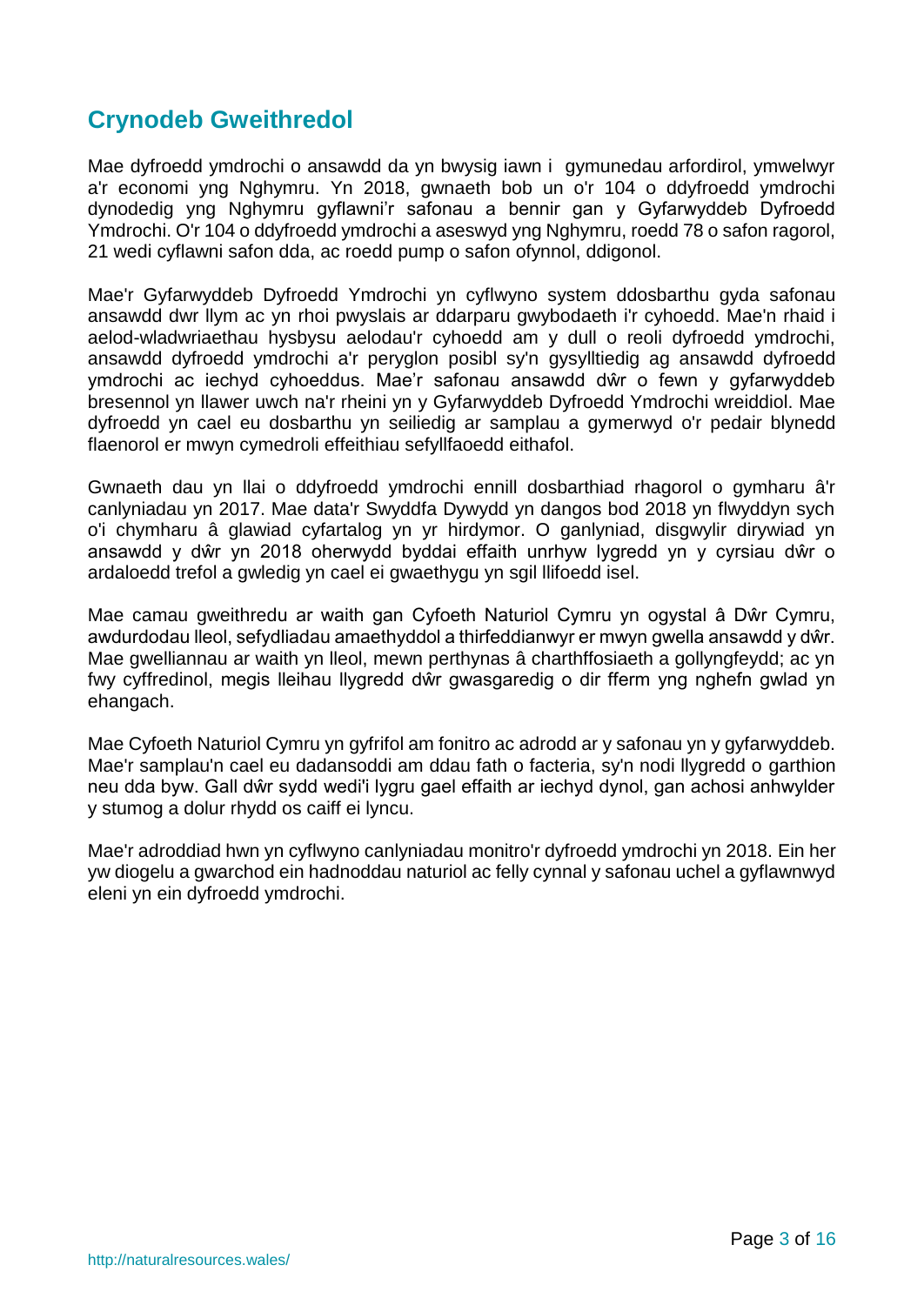## <span id="page-3-0"></span>**Executive Summary**

Good quality bathing waters are very important for coastal communities, visitors and the economy in Wales. In 2018, all of the 104 designated Welsh bathing waters met the standards set by the Bathing Water Directive. Of the 104 bathing waters assessed in Wales, 78 were of an excellent standard, 21 achieved a good standard and 5 were classified as the minimum, sufficient, standard.

The Bathing Water Directive introduces a classification system with stringent water quality standards and puts an emphasis on providing information to the public. Member States have to inform members of the public about bathing water management, bathing water quality, and potential threats to bathing water quality and public health. The water quality standards within the existing directive are much higher than those of the original Bathing Water Directive. Waters are classified based on samples taken from the previous four years in order to even out effects of extreme situations.

Two fewer bathing Waters achieved an excellent classification compared with the results in 2017. Met Office data shows that 2018 was a dry year compared to long-term average rainfall. A deterioration in water quality in 2018 would therefore be expected as the effects of any pollution into the watercourses from urban and rural agricultural areas would be exacerbated due to low flows.

Actions are being taken by Natural Resources Wales, together with Dŵr Cymru, Local Authorities, farming organisations and landowners to improve water quality. Improvements are being made locally, such as sewerage and outfall improvements; and more broadly, such as reducing diffuse water pollution from farmland in the wider countryside.

Natural Resources Wales is responsible for monitoring and reporting against the standards in the Directive. Samples are analysed for two types of bacteria, which indicate pollution from sewage or livestock. Polluted water can have impacts on human health, causing stomach upsets and diarrhoea if swallowed.

This report presents the results of the 2018 bathing water monitoring. Our challenge is to protect and enhance our natural resources and so maintain the high standards achieved this year at our bathing waters.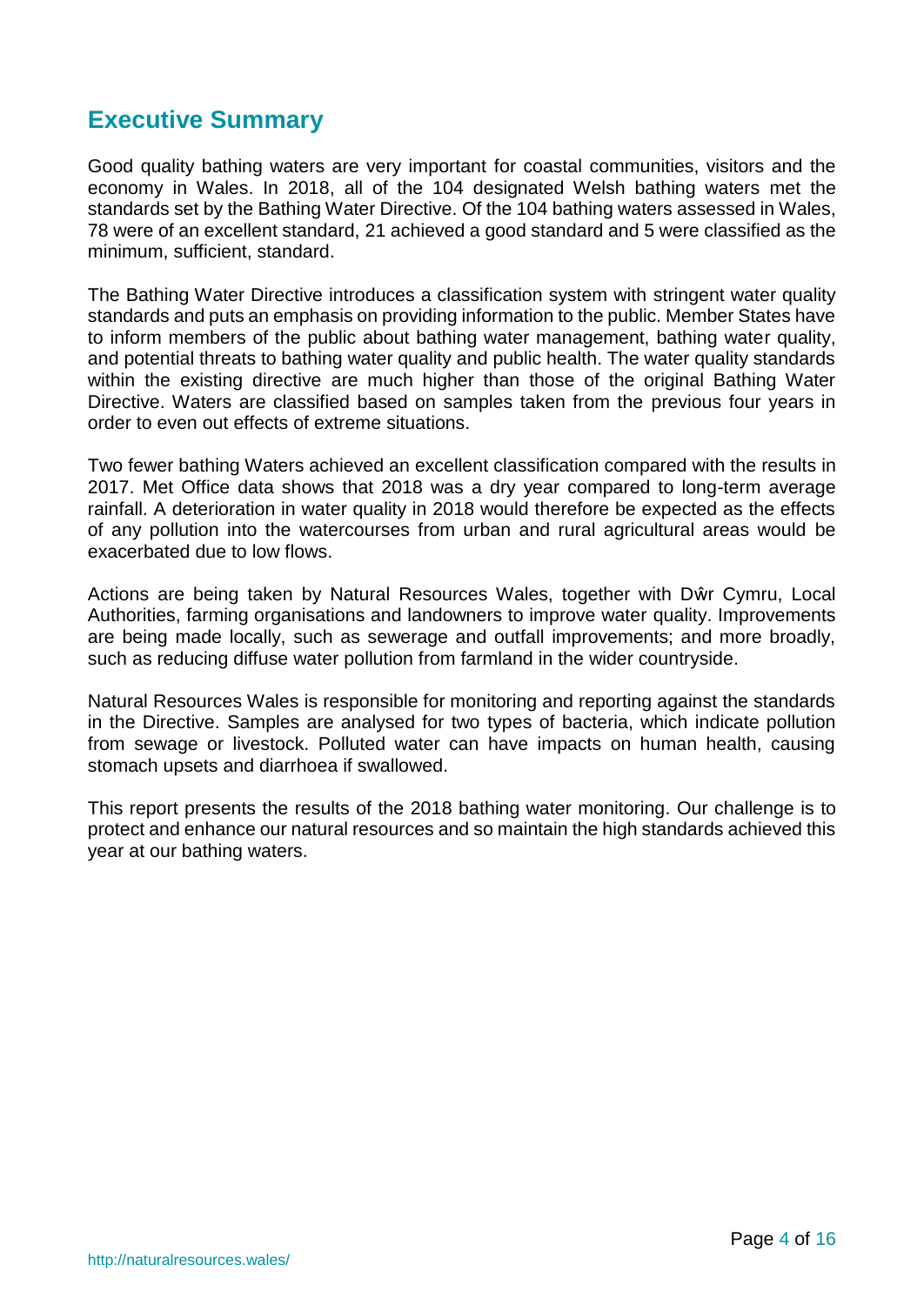## <span id="page-4-0"></span>**1. Bathing waters in Wales**

Wales' bathing waters are of great importance for the economy, for local communities and for tourism. A study commissioned by WWF Cymru in 2012, 'Valuing Wales' seas and coasts' stated that "The coastal and marine environment is an incredible natural asset, contributing £6.8 billion to the economy of Wales and supporting more than 92,000 jobs. Over 60 percent of the population of Wales live and work in the coastal zone, with all our major cities and many important towns located on the coast. The stunning and varied coastline around Wales also helps to explain the importance of the tourism industry, which contributes over £700 million each year to the Welsh economy"<sup>1</sup> . Several of Wales' beaches such as Barafundle and Tenby, are regularly voted Britain's best. Swimming, surfing, angling and rockpooling are popular activities all around the coastline. When the Wales Coastal Path opened in 2012, Lonely Planet named Wales' coastline the top region to visit in the world<sup>2</sup>.

The competitiveness of the Welsh tourism industry is dependent on the quality of tourist destinations, including the quality of bathing water. European water policy has played an important role in protecting water resources, and the quality of Welsh bathing sites is a good example of this. The first European bathing water legislation, in the form of the Bathing Water Directive<sup>3</sup>, came into force in 1976. The revised Bathing Water Directive was adopted in 2006<sup>4</sup> , and 2015 was the first year it was fully implemented in the UK. Management and surveillance methods for bathing waters have been changed and new tighter microbiological standards brought in. More detail on the differences between the original and revised Bathing Water Directives can be found in the Wales Bathing Waters Report 2014<sup>5</sup>.

Provision of information to the public is a key part of the revised directive. Profiles have to be prepared and published for all bathing waters and made freely available. These profiles describe the physical and hydrological conditions of bathing areas and analyse potential impacts on (and potential threats to) their water quality. The bathing water profiles are both a source of information for citizens and a management tool.

In Wales, Natural Resources Wales is responsible for monitoring bathing waters and communicating the results to the public. All information, including the profiles is communicated to the public via the Bathing Water Data Explorer<sup>6</sup>.

The bathing season begins in May and lasts until the end of September. During the bathing season, Natural Resources Wales monitors bathing water quality and provides information about possible health risks arising from issues such as short-term pollution episodes. At the end of each year, Natural Resources Wales sends data on bathing water quality and information on management measures to the European Commission (EC) and the European Environment Agency (EEA).

<sup>1</sup> <sup>1</sup> WWF Cymru 2012. Valuing Wales' seas and coasts.

[http://assets.wwf.org.uk/downloads/marine\\_survey\\_report\\_final.pdf.](http://assets.wwf.org.uk/downloads/marine_survey_report_final.pdf)

<sup>&</sup>lt;sup>2</sup> Visit Wales 2015. Wales coastline and beaches guide.<http://www.visitwales.com/explore/coastline-beaches>

<sup>&</sup>lt;sup>3</sup> Council Directive 76/160/EEC of 8 December 1975 concerning the quality of bathing water. [http://eur-](http://eur-lex.europa.eu/legal-content/EN/TXT/PDF/?uri=CELEX:31976L0160&from=EN)

[lex.europa.eu/legal-content/EN/TXT/PDF/?uri=CELEX:31976L0160&from=EN](http://eur-lex.europa.eu/legal-content/EN/TXT/PDF/?uri=CELEX:31976L0160&from=EN)

<sup>&</sup>lt;sup>4</sup> Directive 2006/7/EC of the European Parliament and of the Council of 15 February 2006 concerning the management of bathing water quality and repealing Directive 76/160/EEC. [http://eur-lex.europa.eu/legal](http://eur-lex.europa.eu/legal-content/EN/TXT/PDF/?uri=CELEX:32006L0007&from=EN)[content/EN/TXT/PDF/?uri=CELEX:32006L0007&from=EN](http://eur-lex.europa.eu/legal-content/EN/TXT/PDF/?uri=CELEX:32006L0007&from=EN)

<sup>5</sup> Natural Resurces Wales 2014. Bathing Waters Report 2014. [https://naturalresources.wales/media/3880/wales](https://naturalresources.wales/media/3880/wales-bathing-water-report-2014.pdf)[bathing-water-report-2014.pdf](https://naturalresources.wales/media/3880/wales-bathing-water-report-2014.pdf)

<sup>6</sup> Natural Resources Wales<http://environment.data.gov.uk/wales/bathing-waters/profiles/>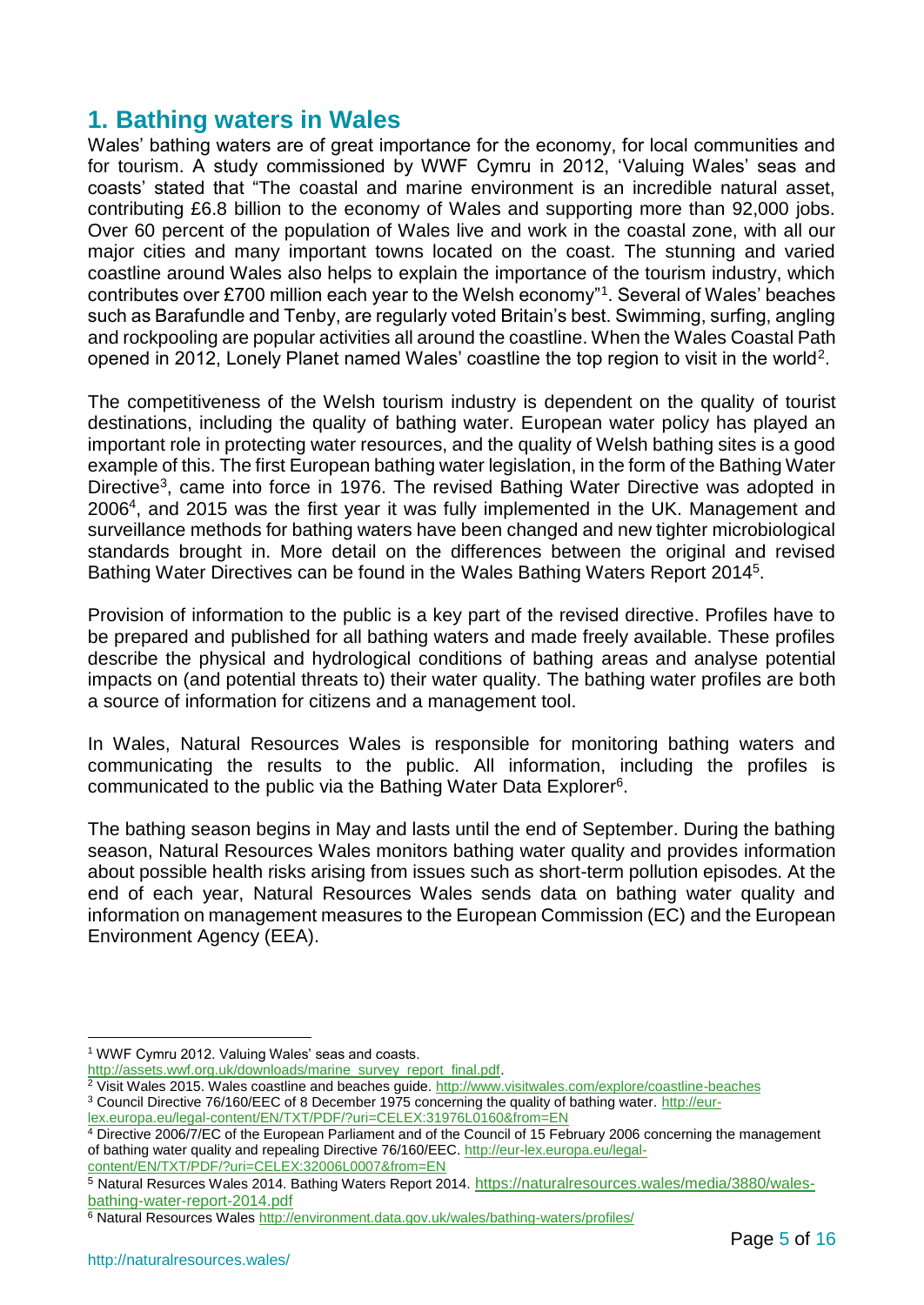# <span id="page-5-0"></span>**2. Bathing water quality in 2018**

In Wales, 104 designated bathing waters were sampled and classified during the 2018 bathing season. All of the designated bathing waters met the minimum water quality standards: 78 achieved the highest classification of excellent, 21 achieved good and 5 achieved sufficient (Fig 1a). These results show a slight deterioration in overall water quality compared with the classifications at the end of the 2017 season, when there were an additional two excellent beaches (Fig 1b).



**Figure 1.** Classifications of Bathing Waters in Wales in (a) 2018 and (b) 2017.

The Bathing Water Directive classifications in 2018 are based on two microbiological parameters: *Escherichia coli* (*E. coli*) and intestinal enterococci. They are calculated from four years of sample data (2015-2018).



**Porth Neigwl**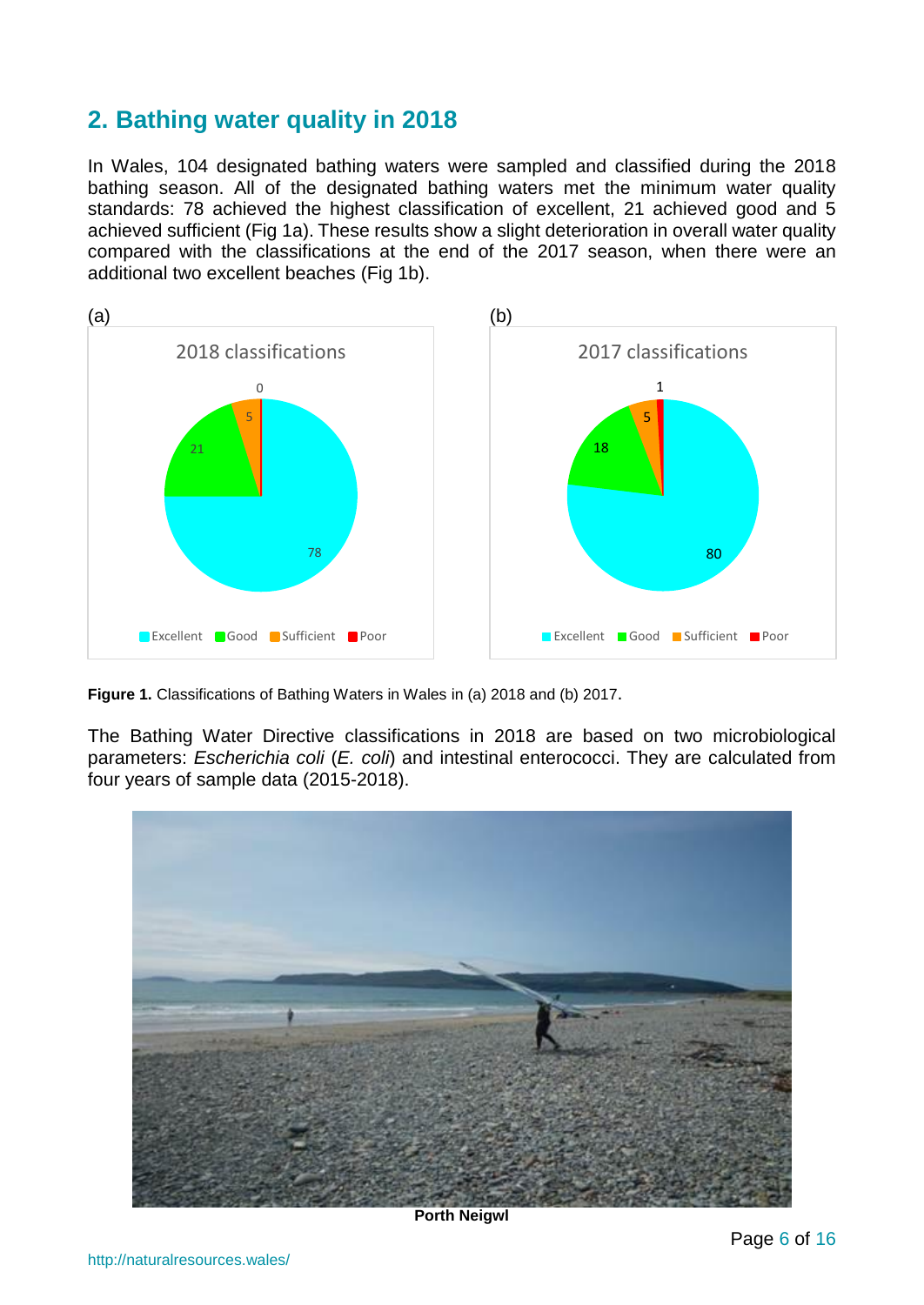For details of the location of the Bathing Waters across Wales see Figure 2 and for details of the results of the analysis and classifications see Annex I.

## <span id="page-6-0"></span>**2.1 Non-compliant bathing waters**

There were no non-compliant bathing waters during the 2018 season.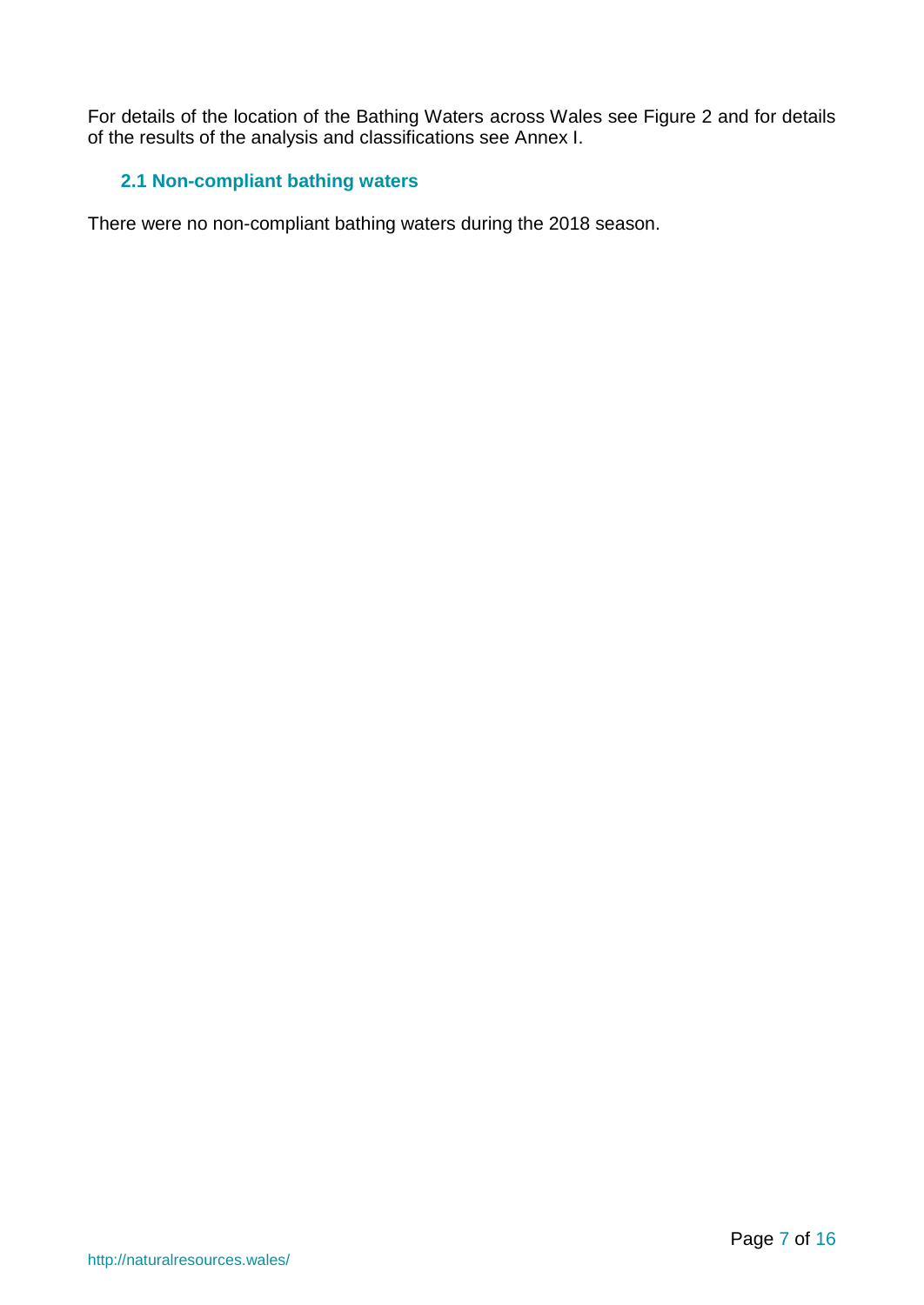

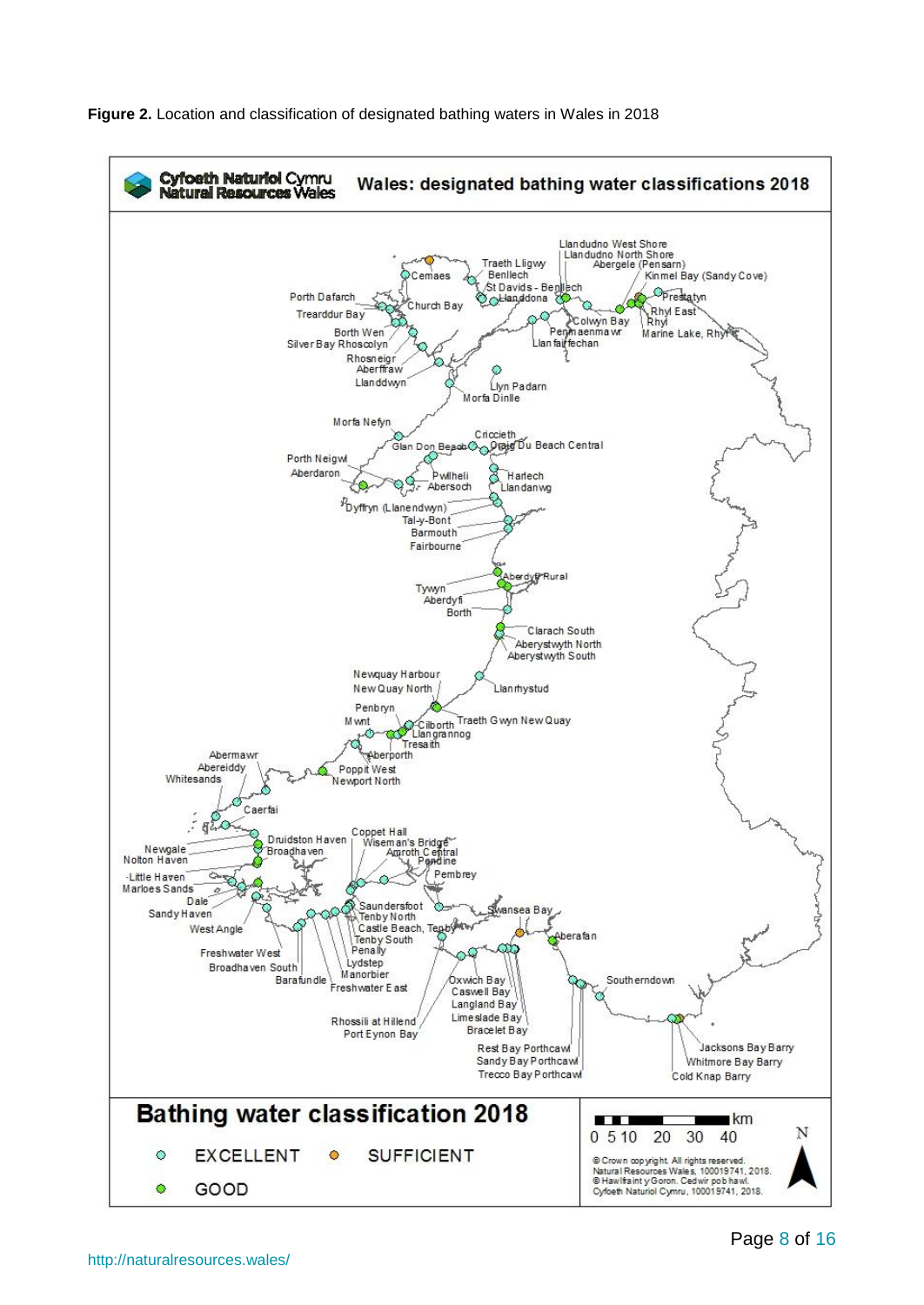# <span id="page-8-0"></span>**3. Monitoring and classification in 2018**

## <span id="page-8-1"></span>**3.1 Monitoring**

In Wales the bathing season runs from  $15<sup>th</sup>$  May to  $30<sup>th</sup>$  September each year. Monitoring begins from 1<sup>st</sup> May as each bathing water has one pre-season sample taken. There may also be a pre-season inspection to identify any issues. Throughout the bathing season, Natural Resources Wales collects water samples at designated bathing sites. The samples are analysed for two types of bacteria, *Escherichia coli* (*E. coli*) and intestinal enterococci.



**Bathing water sampler at Marloes Sands**

Samples are taken according to a monitoring calendar set out in advance of the season. Each sample must be taken on the specified date or up to four days afterwards or the sampling opportunity is lost because samples taken outside that five day window do not count for the compliance dataset. This calendar can be suspended if abnormal situations occur which could affect bathing water quality.

#### **Abnormal situations**

There were no Abnormal Situations during the 2018 season.

#### <span id="page-8-2"></span>**3.2 Classification**

Sampling for the revised Bathing Water Directive began in 2012 and since classifications are now based on four years of data, 2015 was the first year that the new classifications were used for calculating and reporting. New or recently designated bathing waters may be classified on less than four years data, but with a minimum number of 16 samples. The Directive standards use two microbiological parameters - *E. coli* and intestinal enterococci – and are based on  $95<sup>th</sup>$  and  $90<sup>th</sup>$  percentile values (Annex II and Annex III).

Samples are classified according to four categories: excellent, good, sufficient and poor. An objective was set in the Directive for all bathing waters to achieve sufficient status by 2015, which they did. The classifications will also be used in the periodic reviews of the bathing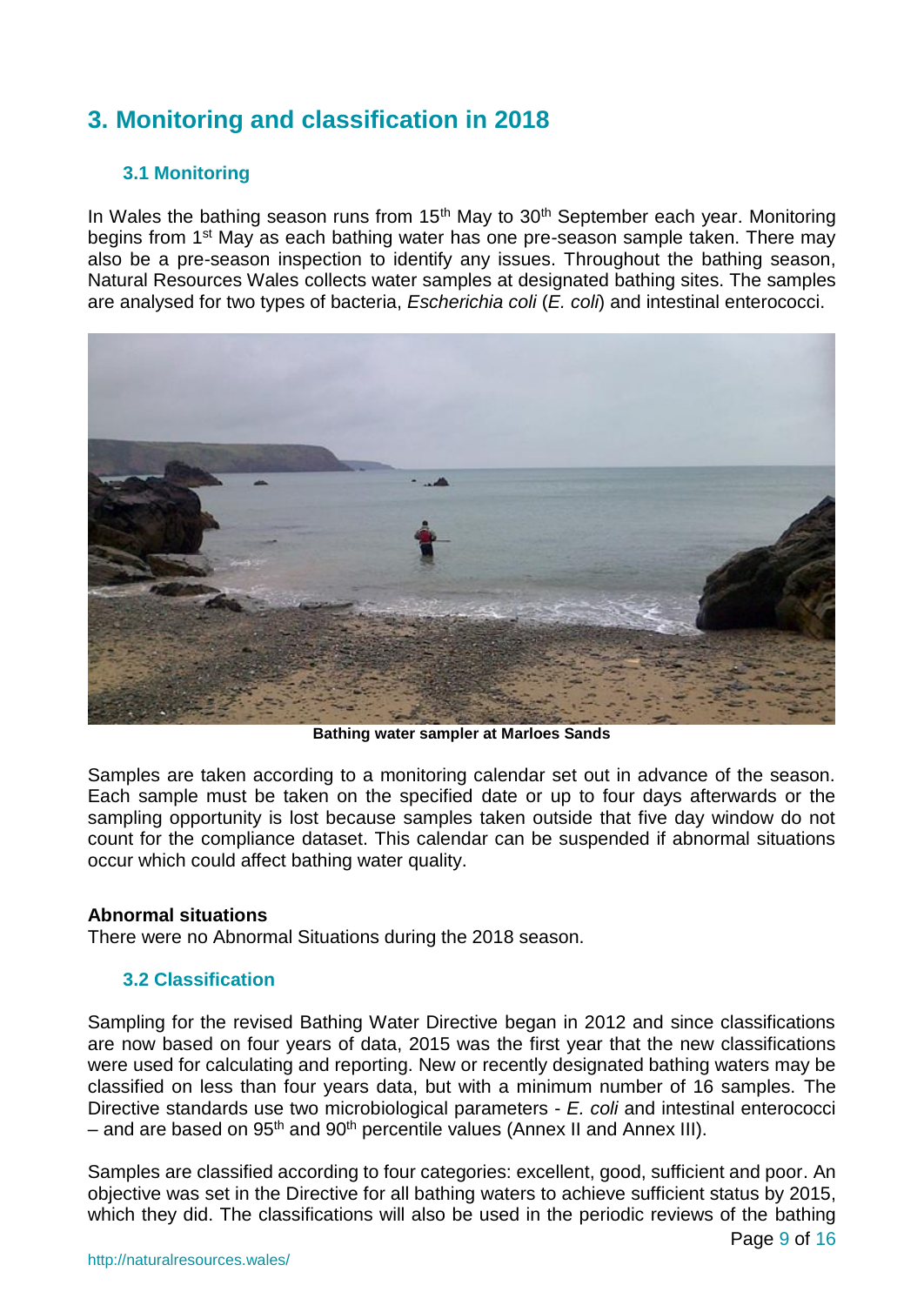water profiles required by the Directive: every two years for poor bathing waters, every three years for sufficient and every four years for good.

#### **Short-term pollution, prediction and discounting**

At some bathing waters short-term pollution may be predicted by models. Beach operators then update a sign at the bathing water to warn the public on days that poor water quality is predicted. The prediction information is also shared online. If the model has predicted poor quality, the public have been informed and a confirmation sample is taken to show if that pollution lasted less than 72 hours, then a scheduled bathing water sample taken that day may be discounted from the four year dataset. This is possible up to a maximum of 15 percent of samples provided for in the monitoring calendars established for that period, or no more than one sample per bathing season, whichever is the greater. The sample may, optionally, be replaced by a sample taken seven days after the end of the short-term pollution event. Bathing waters where short-term pollution has been predicted during the season can only be classified as sufficient, good or excellent quality if adequate management measures are being taken.

At the end of the 2018 season Welsh Government decided to discount and replace the following samples:

| 2018<br><b>Bathing Water</b> | <b>Discounted</b><br>sample<br><b>Date</b> | Replacement<br>sample<br><b>Date</b> |
|------------------------------|--------------------------------------------|--------------------------------------|
| Swansea Bay                  | 17/05/2018                                 | N/A                                  |
| Llangranog                   | 11/09/2018                                 | N/A                                  |
| Cemaes                       | 16/08/2018                                 | 24/08/2018                           |

#### **Step change**

Major changes at bathing waters such as sewerage infrastructure improvements may mean that data from before the changes are no longer representative of the current bathing water quality. Data from before such changes can be excluded from classification calculations under a provision commonly known as step change.

No bathing waters in Wales were affected by step change in the 2018 season.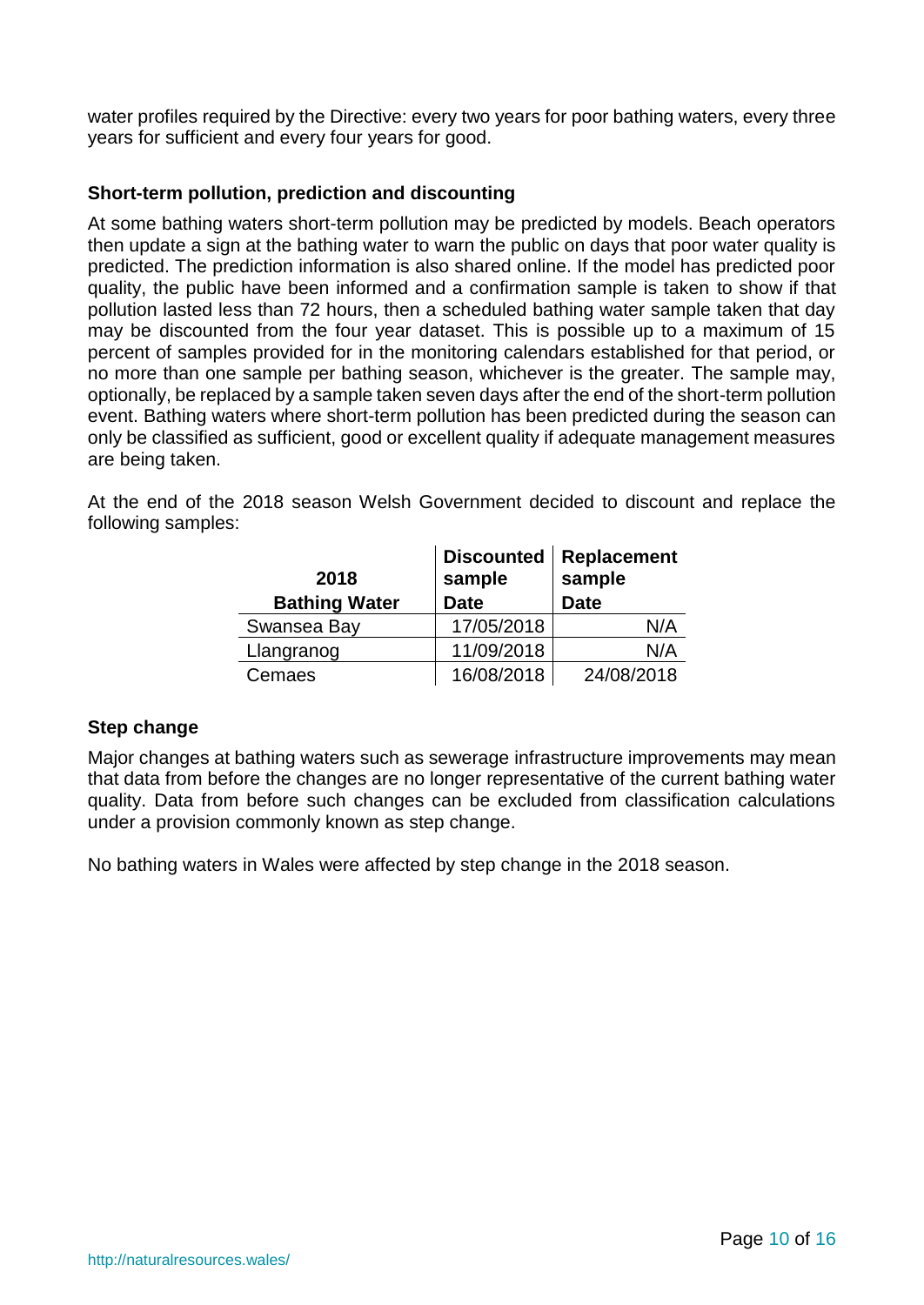

**Southerndown**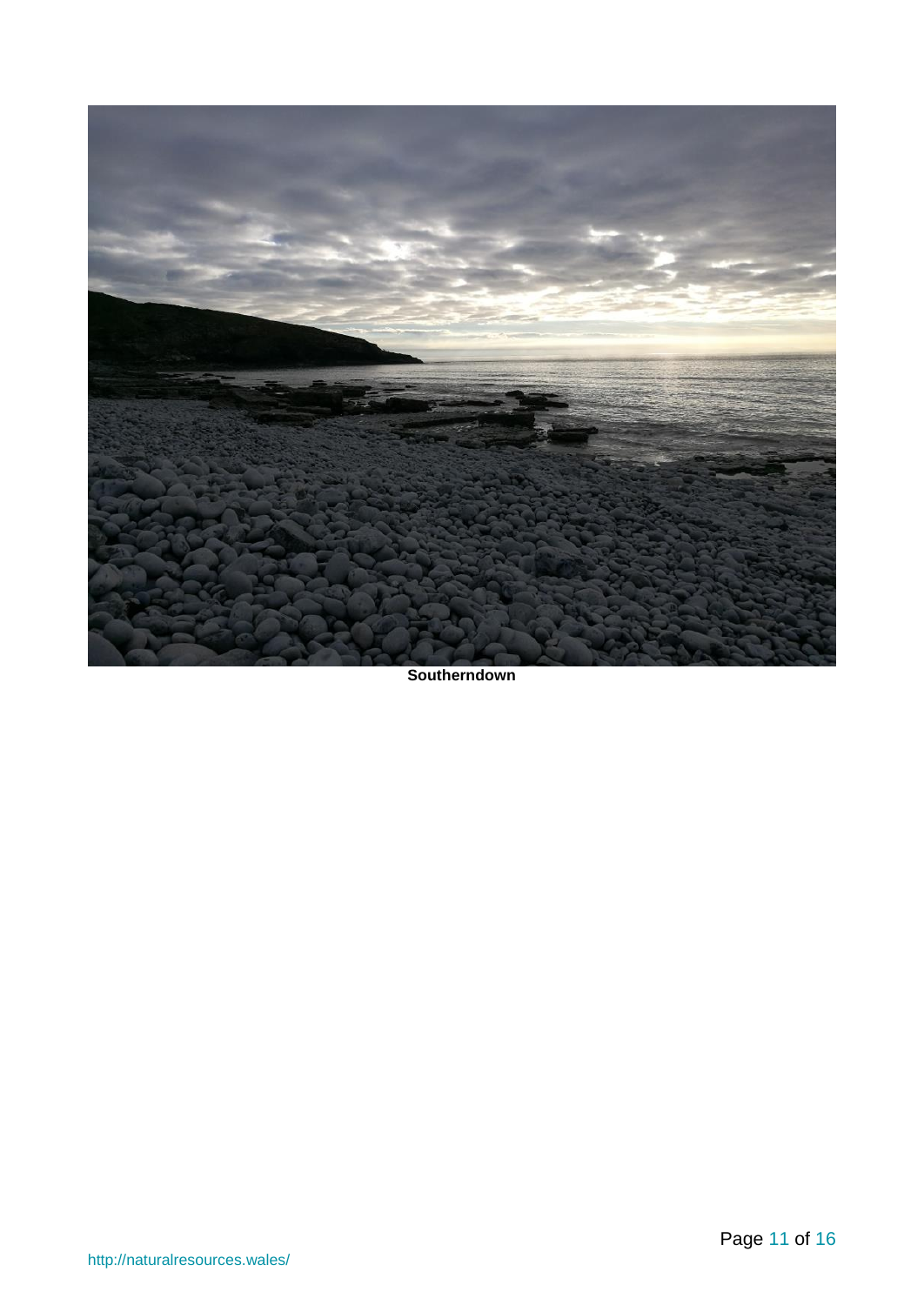<span id="page-11-0"></span>**Annex I: Results of 2018 sampling and analysis of water quality at designated bathing water sites in Wales against the revised Bathing Water Directive.**

| <b>Bathing water</b>        | 2018             | 2017 for comparison |
|-----------------------------|------------------|---------------------|
| Abereiddy                   | <b>EXCELLENT</b> | <b>EXCELLENT</b>    |
| Aberffraw                   | <b>EXCELLENT</b> | <b>EXCELLENT</b>    |
| Abermawr                    | <b>EXCELLENT</b> | <b>EXCELLENT</b>    |
| Abersoch                    | <b>EXCELLENT</b> | <b>EXCELLENT</b>    |
| Aberystwyth North           | <b>EXCELLENT</b> | <b>EXCELLENT</b>    |
| <b>Amroth Central</b>       | <b>EXCELLENT</b> | <b>EXCELLENT</b>    |
| <b>Barafundle</b>           | <b>EXCELLENT</b> | <b>EXCELLENT</b>    |
| <b>Barmouth</b>             | <b>EXCELLENT</b> | <b>EXCELLENT</b>    |
| <b>Benllech</b>             | <b>EXCELLENT</b> | <b>EXCELLENT</b>    |
| <b>Borth</b>                | <b>EXCELLENT</b> | <b>EXCELLENT</b>    |
| <b>Borth Wen</b>            | <b>EXCELLENT</b> | <b>EXCELLENT</b>    |
| <b>Bracelet Bay</b>         | <b>EXCELLENT</b> | <b>EXCELLENT</b>    |
| Broad Haven (South)         | <b>EXCELLENT</b> | <b>EXCELLENT</b>    |
| Caerfai                     | <b>EXCELLENT</b> | <b>EXCELLENT</b>    |
| Castle Beach, Tenby         | <b>EXCELLENT</b> | <b>EXCELLENT</b>    |
| <b>Caswell Bay</b>          | <b>EXCELLENT</b> | <b>EXCELLENT</b>    |
| Church Bay                  | <b>EXCELLENT</b> | <b>EXCELLENT</b>    |
| Cilborth                    | <b>EXCELLENT</b> | <b>EXCELLENT</b>    |
| <b>Cold Knap Barry</b>      | <b>EXCELLENT</b> | <b>EXCELLENT</b>    |
| Colwyn Bay                  | <b>EXCELLENT</b> | <b>EXCELLENT</b>    |
| <b>Coppet Hall</b>          | <b>EXCELLENT</b> | <b>EXCELLENT</b>    |
| Craig Du Beach Central      | <b>EXCELLENT</b> | <b>EXCELLENT</b>    |
| Criccieth                   | <b>EXCELLENT</b> | <b>EXCELLENT</b>    |
| Dale                        | <b>EXCELLENT</b> | <b>EXCELLENT</b>    |
| <b>Druidston Haven</b>      | <b>EXCELLENT</b> | <b>EXCELLENT</b>    |
| Dyffryn (Llanendwyn)        | <b>EXCELLENT</b> | <b>EXCELLENT</b>    |
| Fairbourne                  | <b>EXCELLENT</b> | <b>EXCELLENT</b>    |
| <b>Freshwater East</b>      | <b>EXCELLENT</b> | <b>EXCELLENT</b>    |
| <b>Freshwater West</b>      | <b>EXCELLENT</b> | <b>EXCELLENT</b>    |
| Glan Don Beach              | <b>EXCELLENT</b> | <b>EXCELLENT</b>    |
| Harlech                     | <b>EXCELLENT</b> | <b>EXCELLENT</b>    |
| <b>Langland Bay</b>         | <b>EXCELLENT</b> | <b>EXCELLENT</b>    |
| Limeslade Bay               | <b>EXCELLENT</b> | <b>EXCELLENT</b>    |
| Llandanwg                   | <b>EXCELLENT</b> | <b>EXCELLENT</b>    |
| Llanddona                   | <b>EXCELLENT</b> | <b>EXCELLENT</b>    |
| Llanddwyn                   | <b>EXCELLENT</b> | <b>EXCELLENT</b>    |
| <b>Llandudno West Shore</b> | <b>EXCELLENT</b> | <b>EXCELLENT</b>    |
| Llanfairfechan              | <b>EXCELLENT</b> | <b>EXCELLENT</b>    |
| Llangrannog                 | <b>EXCELLENT</b> | <b>EXCELLENT</b>    |
| Llanrhystud                 | <b>EXCELLENT</b> | <b>EXCELLENT</b>    |
| Llyn Padarn                 | <b>EXCELLENT</b> | <b>EXCELLENT</b>    |
| Lydstep                     | <b>EXCELLENT</b> | <b>EXCELLENT</b>    |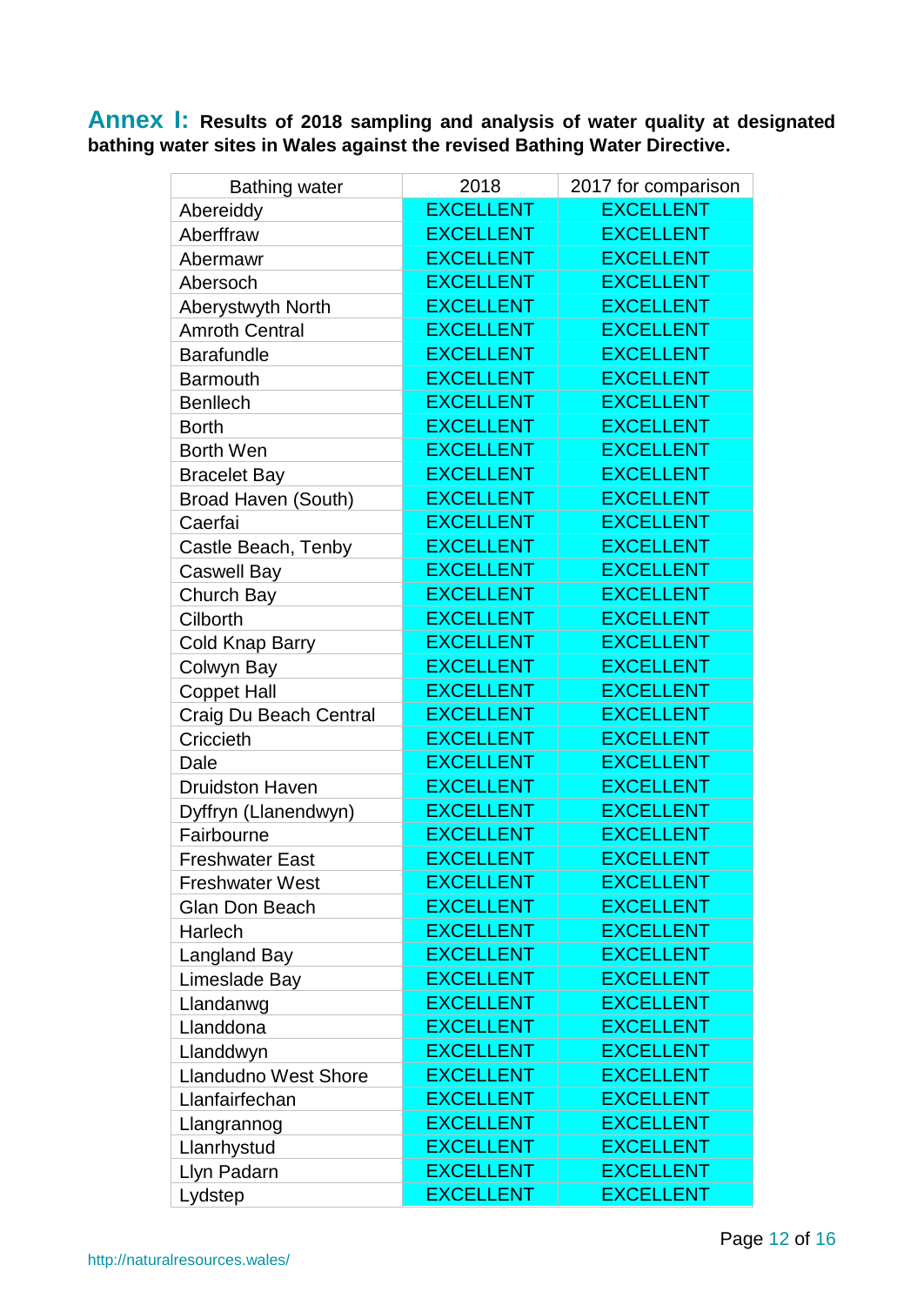| <b>Bathing water</b>         | 2018             | 2017 for comparison |  |
|------------------------------|------------------|---------------------|--|
| Manorbier                    | <b>EXCELLENT</b> | <b>EXCELLENT</b>    |  |
| <b>Marloes Sands</b>         | <b>EXCELLENT</b> | <b>EXCELLENT</b>    |  |
| <b>Morfa Dinlle</b>          | <b>EXCELLENT</b> | <b>EXCELLENT</b>    |  |
| Morfa Nefyn                  | <b>EXCELLENT</b> | <b>GOOD</b>         |  |
| Mwnt                         | <b>EXCELLENT</b> | <b>EXCELLENT</b>    |  |
| <b>New Quay Harbour</b>      | <b>EXCELLENT</b> | <b>EXCELLENT</b>    |  |
| Newgale                      | <b>EXCELLENT</b> | <b>EXCELLENT</b>    |  |
| Oxwich Bay                   | <b>EXCELLENT</b> | <b>EXCELLENT</b>    |  |
| Pembrey                      | <b>EXCELLENT</b> | <b>EXCELLENT</b>    |  |
| Penally                      | <b>EXCELLENT</b> | <b>EXCELLENT</b>    |  |
| Pendine                      | <b>EXCELLENT</b> | <b>EXCELLENT</b>    |  |
| Penmaenmawr                  | <b>EXCELLENT</b> | <b>EXCELLENT</b>    |  |
| <b>Poppit West</b>           | <b>EXCELLENT</b> | <b>EXCELLENT</b>    |  |
| Port Eynon Bay               | <b>EXCELLENT</b> | <b>EXCELLENT</b>    |  |
| Porth Dafarch                | <b>EXCELLENT</b> | <b>EXCELLENT</b>    |  |
| Porth Neigwl                 | <b>EXCELLENT</b> | <b>EXCELLENT</b>    |  |
| Prestatyn                    | <b>EXCELLENT</b> | <b>EXCELLENT</b>    |  |
| Pwllheli                     | <b>EXCELLENT</b> | <b>EXCELLENT</b>    |  |
| <b>Rest Bay Porthcawl</b>    | <b>EXCELLENT</b> | <b>EXCELLENT</b>    |  |
| Rhosneigr                    | <b>EXCELLENT</b> | <b>EXCELLENT</b>    |  |
| Rhossili                     | <b>EXCELLENT</b> | <b>EXCELLENT</b>    |  |
| Sandy Bay Porthcawl          | <b>EXCELLENT</b> | <b>EXCELLENT</b>    |  |
| Saundersfoot                 | <b>EXCELLENT</b> | <b>EXCELLENT</b>    |  |
| Silver Bay Rhoscolyn         | <b>EXCELLENT</b> | <b>EXCELLENT</b>    |  |
| Southerndown                 | <b>EXCELLENT</b> | <b>EXCELLENT</b>    |  |
| St Davids - Benllech         | <b>EXCELLENT</b> | <b>EXCELLENT</b>    |  |
| Tal-y-Bont                   | <b>EXCELLENT</b> | <b>EXCELLENT</b>    |  |
| <b>Tenby North</b>           | <b>EXCELLENT</b> | <b>EXCELLENT</b>    |  |
| <b>Tenby South</b>           | <b>EXCELLENT</b> | <b>EXCELLENT</b>    |  |
| <b>Traeth Lligwy</b>         | <b>EXCELLENT</b> | <b>EXCELLENT</b>    |  |
| <b>Trearddur Bay</b>         | <b>EXCELLENT</b> | <b>EXCELLENT</b>    |  |
| <b>Trecco Bay Porthcawl</b>  | <b>EXCELLENT</b> | <b>EXCELLENT</b>    |  |
| <b>Tresaith</b>              | <b>EXCELLENT</b> | <b>EXCELLENT</b>    |  |
| <b>West Angle</b>            | <b>EXCELLENT</b> | <b>EXCELLENT</b>    |  |
| Whitesands                   | <b>EXCELLENT</b> | <b>EXCELLENT</b>    |  |
| Wiseman's Bridge             | <b>EXCELLENT</b> | <b>GOOD</b>         |  |
| Aberafan                     | <b>GOOD</b>      | <b>GOOD</b>         |  |
| Aberdaron                    | <b>GOOD</b>      | <b>EXCELLENT</b>    |  |
| Aberdyfi                     | GOOD             | GOOD                |  |
| Aberdyfi Rural               | <b>GOOD</b>      | <b>GOOD</b>         |  |
| Abergele (Pensarn)           | <b>GOOD</b>      | <b>GOOD</b>         |  |
| Aberporth                    | <b>GOOD</b>      | <b>GOOD</b>         |  |
| Aberystwyth South            | <b>GOOD</b>      | <b>GOOD</b>         |  |
| <b>Broad Haven (Central)</b> | <b>GOOD</b>      | <b>GOOD</b>         |  |
| <b>Clarach South</b>         | <b>GOOD</b>      | <b>GOOD</b>         |  |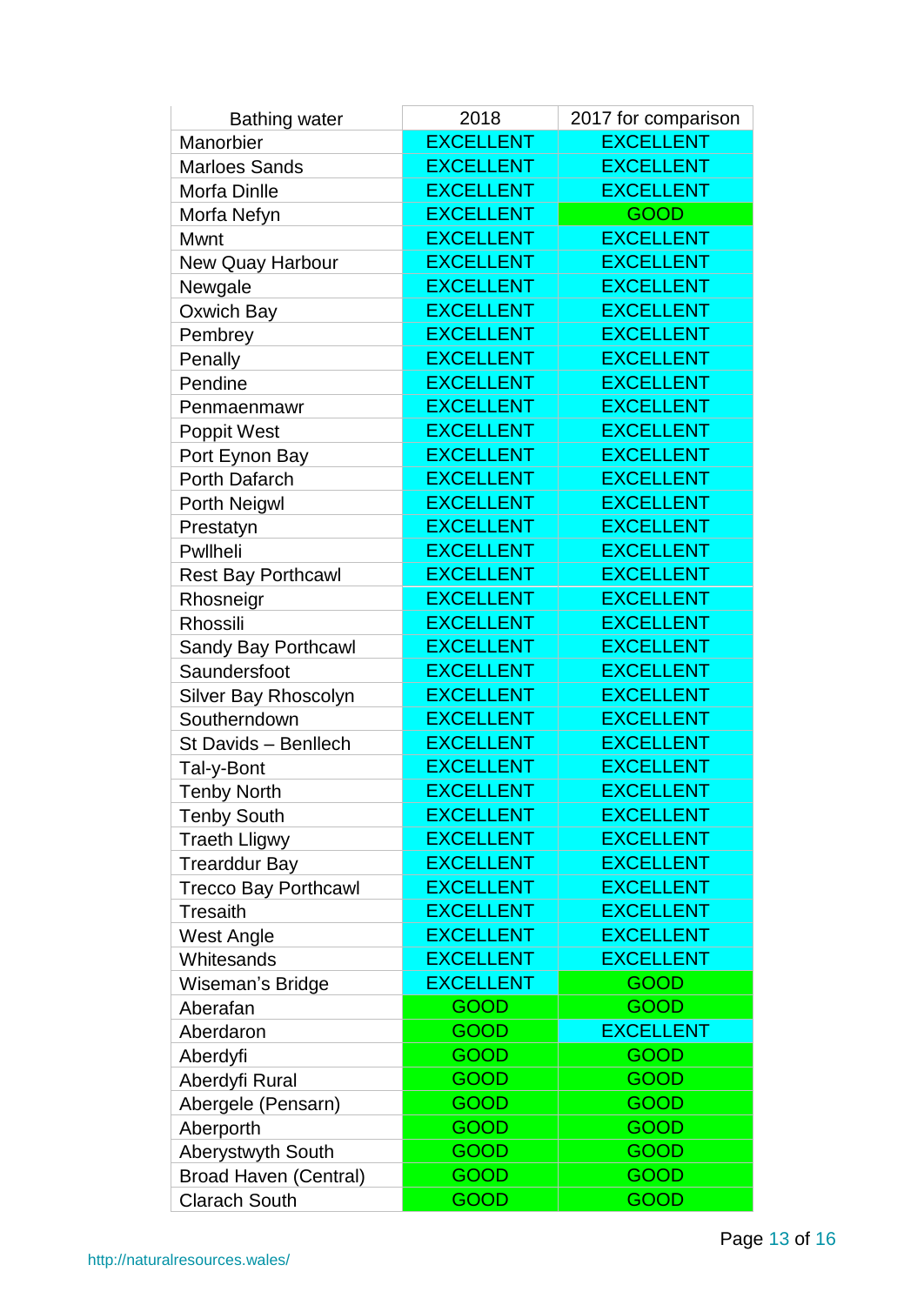| <b>Bathing water</b>                | 2018              | 2017 for comparison |
|-------------------------------------|-------------------|---------------------|
| Kinmel Bay (Sandy Cove)             | GOOD              | GOOD                |
| Little Haven                        | <b>GOOD</b>       | <b>GOOD</b>         |
| <b>Llandudno North Shore</b>        | GOOD              | <b>GOOD</b>         |
| Marine Lake, Rhyl                   | <b>GOOD</b>       | <b>GOOD</b>         |
| <b>Newport North</b>                | <b>GOOD</b>       | <b>GOOD</b>         |
| <b>Nolton Haven</b>                 | GOOD              | <b>SUFFICIENT</b>   |
| Penbryn                             | GOOD              | <b>EXCELLENT</b>    |
| <b>Rhyl East</b>                    | GOOD              | <b>GOOD</b>         |
| Sandy Haven                         | <b>GOOD</b>       | <b>SUFFICIENT</b>   |
| <b>Traeth Gwyn New Quay</b>         | <b>GOOD</b>       | <b>SUFFICIENT</b>   |
| Tywyn                               | <b>GOOD</b>       | <b>EXCELLENT</b>    |
| <b>Whitmore Bay Barry</b><br>Island | GOOD              | <b>EXCELLENT</b>    |
| Cemaes                              | <b>SUFFICIENT</b> | <b>POOR</b>         |
| Jackson's Bay Barry<br>Island       | <b>SUFFICIENT</b> | GOOD                |
| New Quay North                      | <b>SUFFICIENT</b> | <b>SUFFICIENT</b>   |
| Rhyl                                | <b>SUFFICIENT</b> | <b>SUFFICIENT</b>   |
| Swansea Bay                         | <b>SUFFICIENT</b> | GOOD                |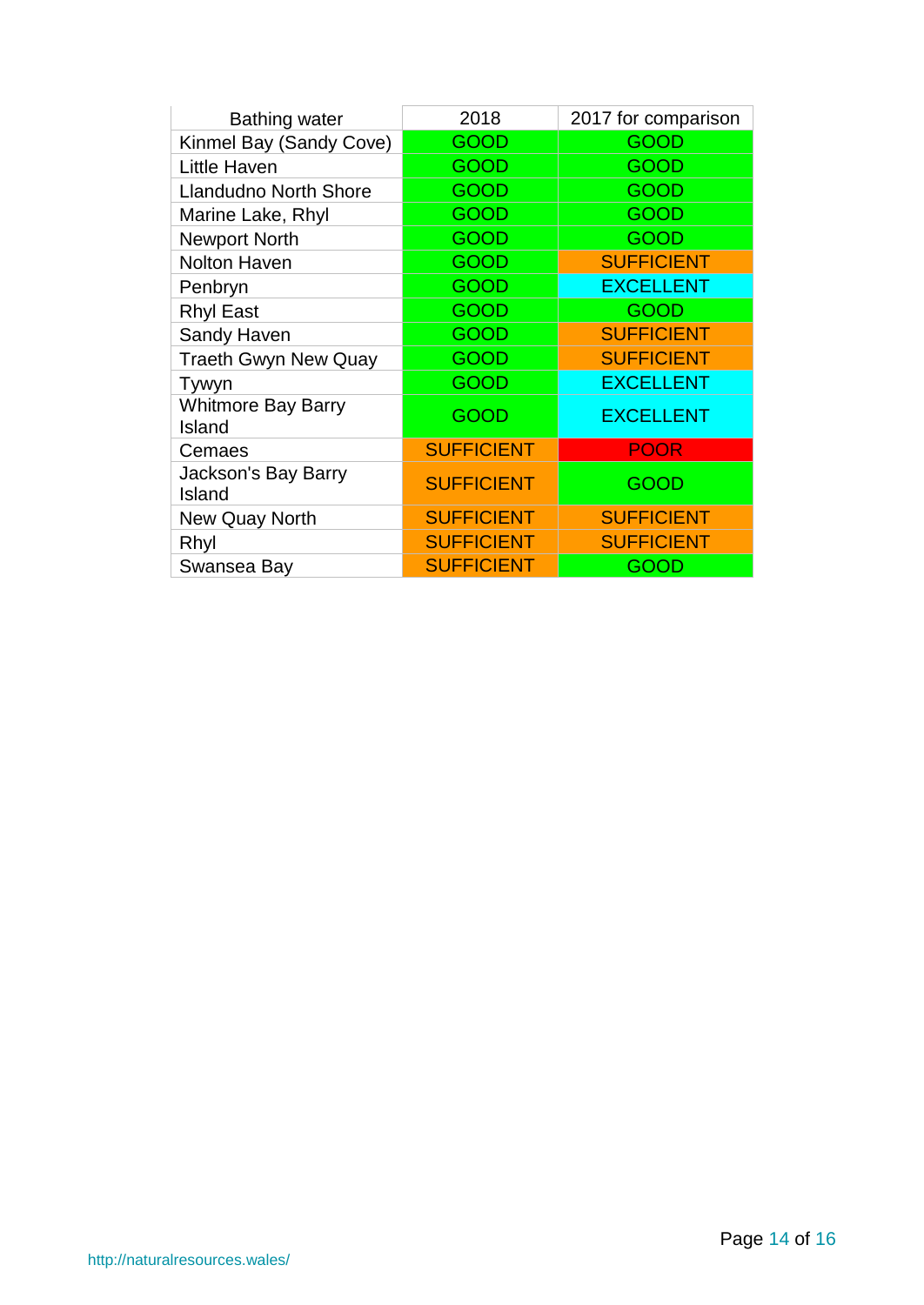## <span id="page-14-0"></span>**Annex II: Parameters used for classification of coastal waters and transitional waters (such as estuarine bathing waters) under the revised Bathing Water Directive.**

Parameters measured are *E.coli* and IE (intestinal enterococci). Percentiles are values that should theoretically be complied with 90 or 95 percent of the time (based on the distribution of the data). They do not refer to values complied with by 90 or 95 percent of samples.

|                       | <b>Parameter</b>                                                 |                        |                             |                        |
|-----------------------|------------------------------------------------------------------|------------------------|-----------------------------|------------------------|
| <b>Classification</b> | E. coli 95th<br>percentile*                                      | IE 95th<br>percentile* | E. coli 90th<br>percentile* | IE 90th<br>percentile* |
| Excellent             | 250                                                              | 100                    |                             |                        |
| Good                  | 500                                                              | 200                    |                             |                        |
| Sufficient            |                                                                  |                        | 500                         | 185                    |
| Poor                  | Fails to meet any of the above standards                         |                        |                             |                        |
| Not classified        | Does not have enough samples in the four year calculation window |                        |                             |                        |

\* Colony forming units (cfu)/100ml

### <span id="page-14-1"></span>**Annex III: Parameters used for classification of inland waters under the revised Bathing Water Directive.**

Parameters measured are *E.coli* and IE (intestinal enterococci). Percentiles are values that should theoretically be complied with 90 or 95 percent of the time (based on the distribution of the data). They do not refer to values complied with by 90 or 95 percent of samples.

|                       | <b>Parameter</b>                                                 |                        |                             |                        |
|-----------------------|------------------------------------------------------------------|------------------------|-----------------------------|------------------------|
| <b>Classification</b> | E. coli 95th<br>percentile*                                      | IE 95th<br>percentile* | E. coli 90th<br>percentile* | IE 90th<br>percentile* |
| Excellent             | 500                                                              | 200                    |                             |                        |
| Good                  | 1000                                                             | 400                    |                             |                        |
| Sufficient            |                                                                  |                        | 900                         | 330                    |
| Poor                  | Fails to meet any of the above standards                         |                        |                             |                        |
| Not classified        | Does not have enough samples in the four year calculation window |                        |                             |                        |

\* Colony forming units (cfu)/100ml